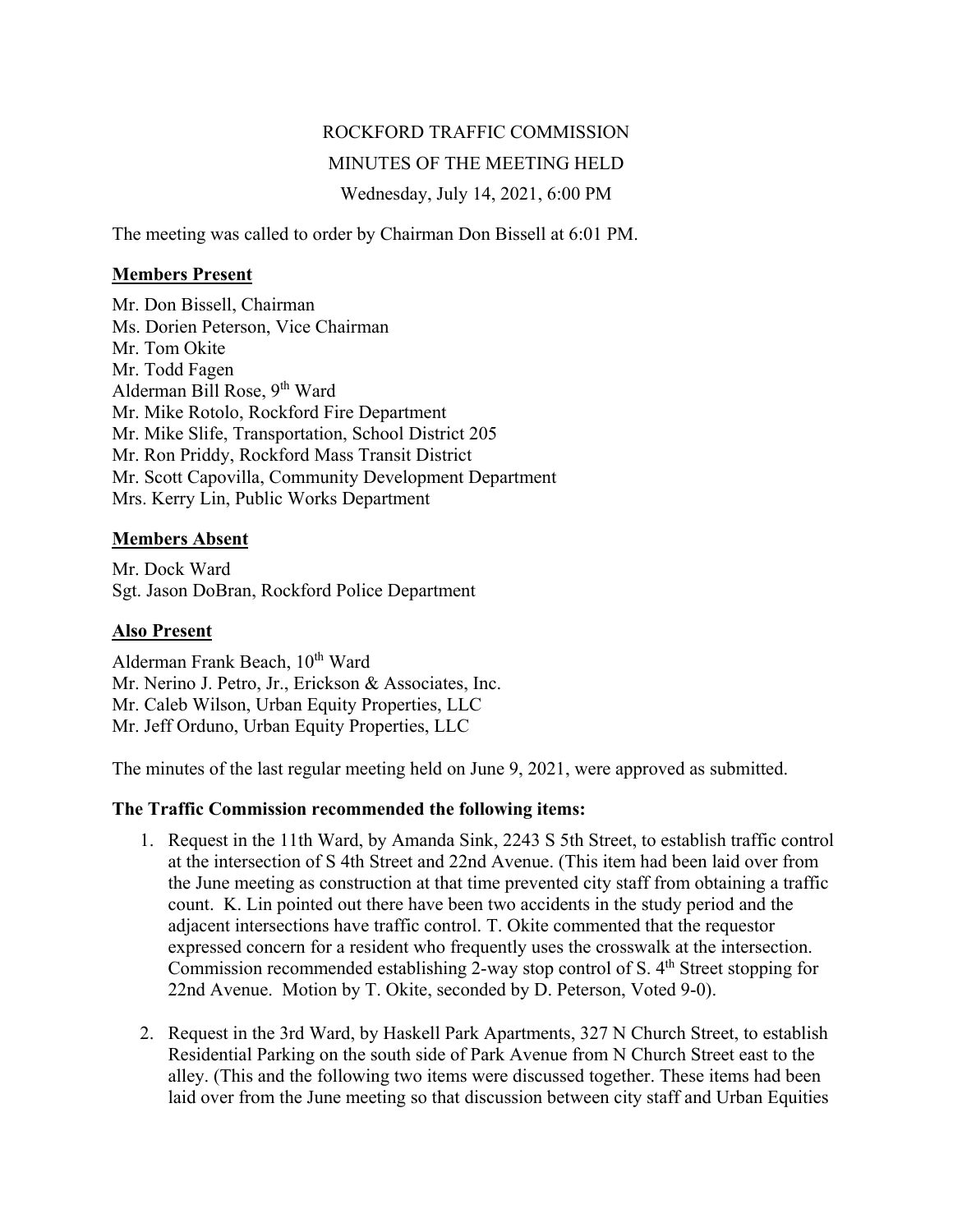could take place. Following this discussion, the requests were revised as detailed herein. Mr. Caleb Wilson and Mr. Jeff Orduno explained their requests. Several concerns were expressed about parking availability for those who were not residents of Haskell Park Apartments. K. Lin pointed out that in general terms the parking spots used by residents would be open during typical working hours. Commission recommended establishing Residential Parking on the south side of Park Avenue from N Church Street east to the alley, on both sides of N Church Street from Park Avenue to W Jefferson Street, and on both sides of Park Avenue from N Court Street to N Church Street. Motion by T. Fagen, seconded by M. Slife, Voted 9-0).

- 3. Request in the 3rd Ward, by Haskell Park Apartments, 327 N Church Street, to establish Residential Parking on both sides of N Church Street from Park Avenue to W Jefferson Street. (See above).
- 4. Request in the 3rd Ward, by Haskell Park Apartments, 327 N Church Street, to establish Residential Parking on both sides of Park Avenue from N Court Street to N Church Street. (See above).
- 5. Request in the 3rd Ward, by City Staff, to establish "3 Hour Parking" on the south side of Park Avenue from N Court Street to 90 feet east of N Court Street, thus repealing a portion of the existing parking restriction of "No Parking Any Time" on the south side of Park Avenue from N Court Street to 150 feet east of N Court Street. (K. Lin explained that this came to staff's attention while reviewing the requests for residential parking in the area. It appears that the no parking restriction was due to a previous use at this location. Survey responses supported the request. Commission recommended establishing "3 Hour Parking" on the south side of Park Avenue from N Court Street to 90 feet east of N Court Street, thus repealing a portion of the existing parking restriction of "No Parking Any Time" on the south side of Park Avenue from N Court Street to 150 feet east of N Court Street. Motion by T. Okite, seconded by D. Peterson, Voted 9-0).
- 6. Request in the 14th Ward, by City Staff, to establish 2-way stop control at the intersection of David Drive at Charlotte Drive. (K. Lin explained that stop signs exist on David Drive at this location but there is no ordinance for these signs. Commission recommended establishing 2-way stop control of David Drive stopping for Charlotte Drive. Motion by M. Slife, seconded by D. Peterson, Voted 9-0).
- 7. Request in the 10th Ward, by Swedish American Health Services, to establish Mid-Block Pedestrian Crossing on Hunter Avenue, approximately 380 feet north of Charles Street. (Alderman Beach presented the request and Mr. Nerino Petro explained that Swedish American employees park in the Schnucks parking lot and cross at this location. K. Lin explained the request exceeds the 300' from a controlled intersection criteria for midblock crossings. Proper signage will be installed at and in advance of the crossing. ADA ramps will also be constructed. Commission recommended establishing a Mid-Block Pedestrian Crossing on Hunter Avenue, approximately 380 feet north of Charles Street. Motion by T. Fagen, seconded by M. Rotolo, Voted 9-0).